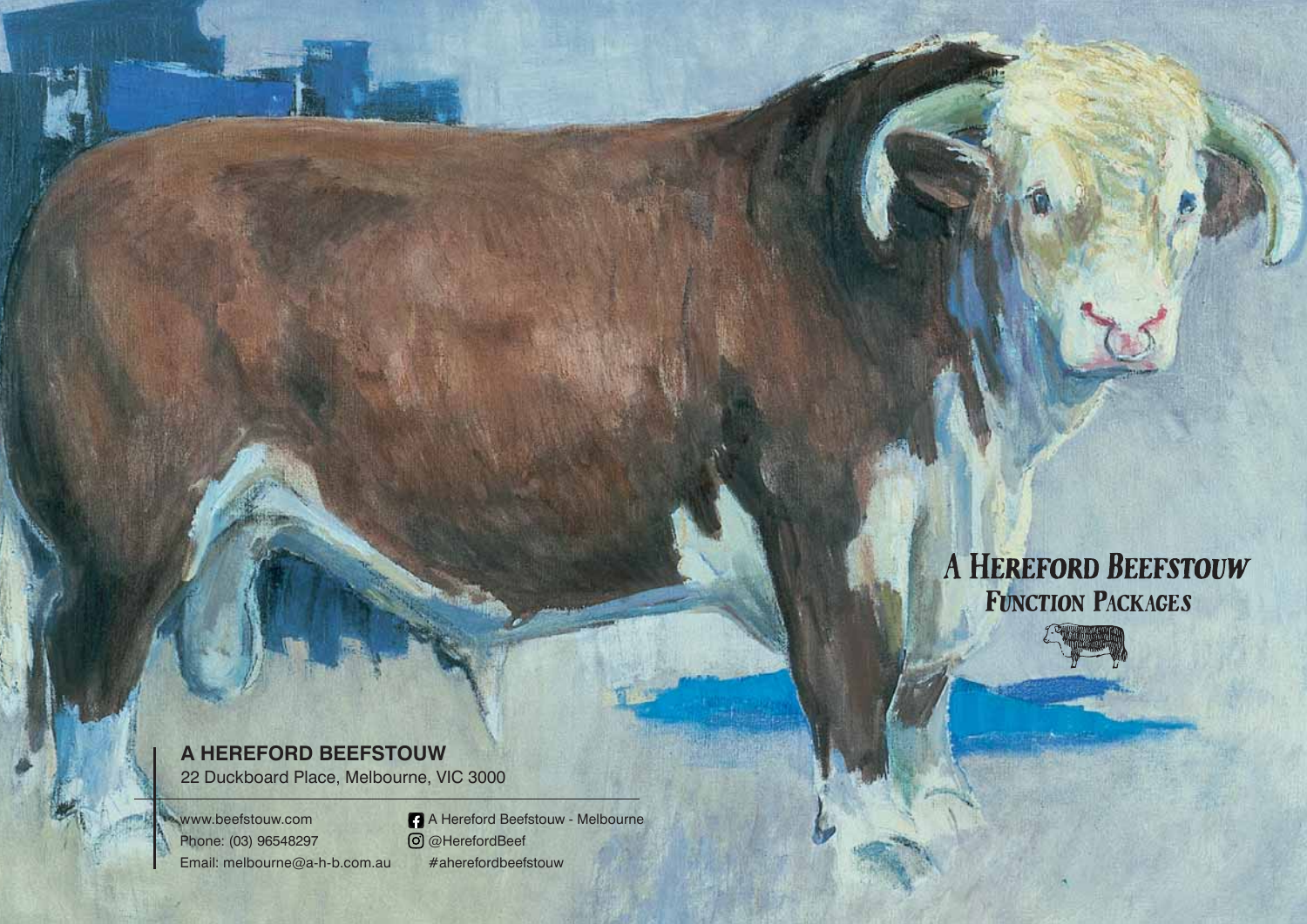## Menu 1 PREMIUM SHOWCASE

**3 courses - \$95 pp**

#### **ENTREES (CHOICE OF)**

GRAVAD LAX SALMON With sweet mustard sauce

CAPSICUM & ONION CROQUETTE Mozzarella cheese and herb salad

SPICY CHICKEN WINGS Chipotle sauce

#### **MAINS (CHOICE OF)**

150 DAY GRAINFED BEEF Fillet Steak 250g Ribeye Steak 300g Short Ribs (2 Racks)

40 DAY DRY AGED BEEF New York Sirloin Steak 400g

OCEAN Barramundi Fillet

VEGETARIAN

Fettuccine Pasta

All Mains served with selection of shared sides and beer battered chips All steaks served with choice of sauces or seasonal butters

#### **DESSERT (CHOICE OF)**

CRÈME BRÛLÉE DARK CHOCOLATE MOUSSE MILK & MANGO PANNA COTTA

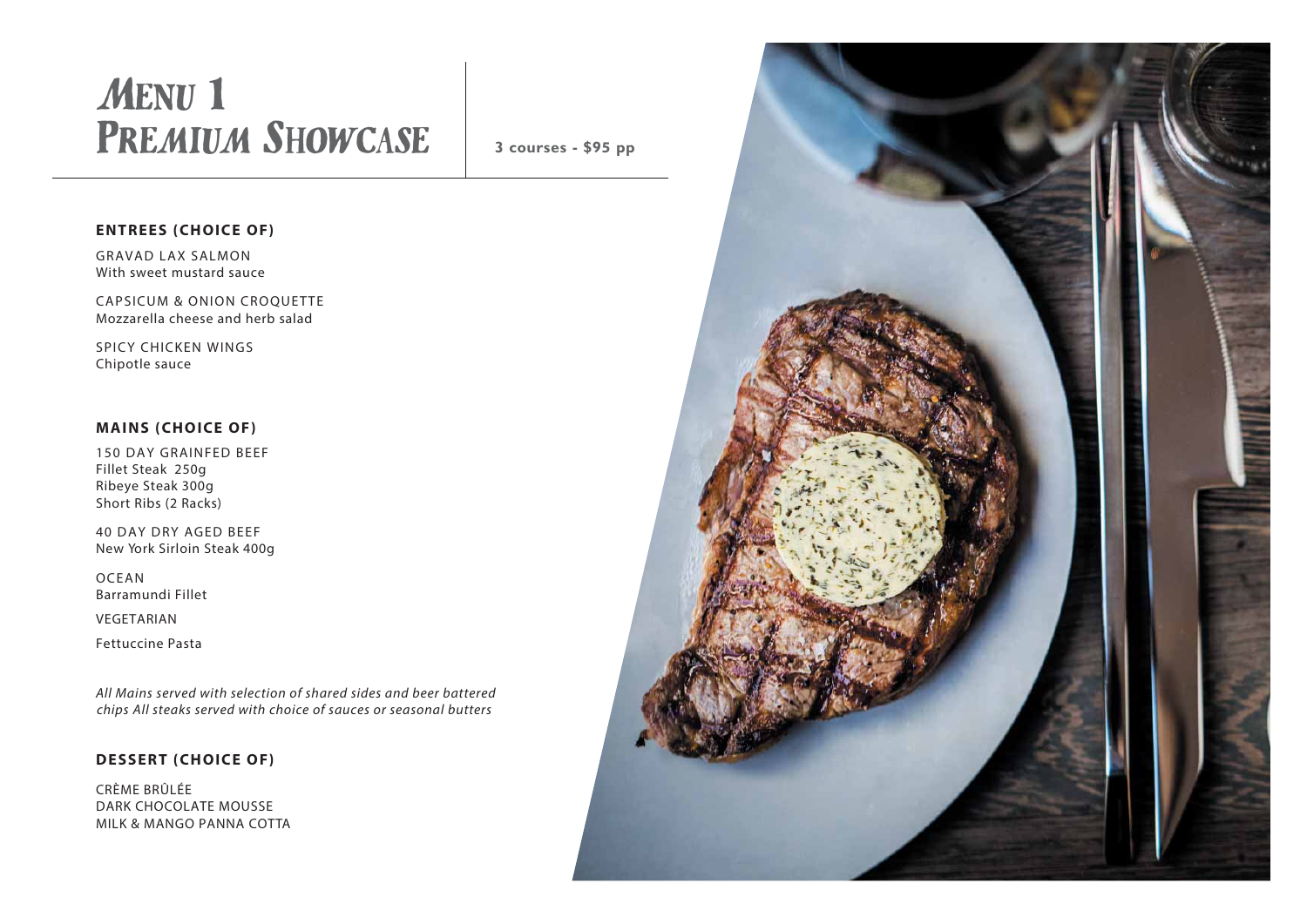# Menu 2 Luxury Collection

**3 courses - \$110 pp**

#### **ENTREES (CHOICE OF)**

GRAVAD LAX SALMON With sweet mustard sauce

DUCK TERRENE Red wine jelly, Parma ham, fig jam, pistachio nuts

BARRAMUNDI CROQUETTES Shrimps, pickled shallots, Pernod & saffron dressing

SPICY CHICKEN WINGS Chipotle sauce

#### **MAINS (CHOICE OF)**

150 DAY GRAINFED BEEF Fillet Steak 250g Ribeye Steak 300g

VEGETARIAN Fettuccine Pasta

40 DAY DRY AGED BEEF Côte de Boeuf 500g (Ribeye on the Bone

OCEAN Barramundi Fillet

EXTREME BEEF 200 Day Grainfed T-Bone Steak 500g

All Mains served with selection of shared sides and beer battered chips All steaks served with choice of sauces or seasonal butters

#### **DESSERT (CHOICE OF)**

CRÈME BRÛLÉE DARK CHOCOLATE MOUSSE STICKY DATE PUDDING MILK & MANGO PANNA COTTA

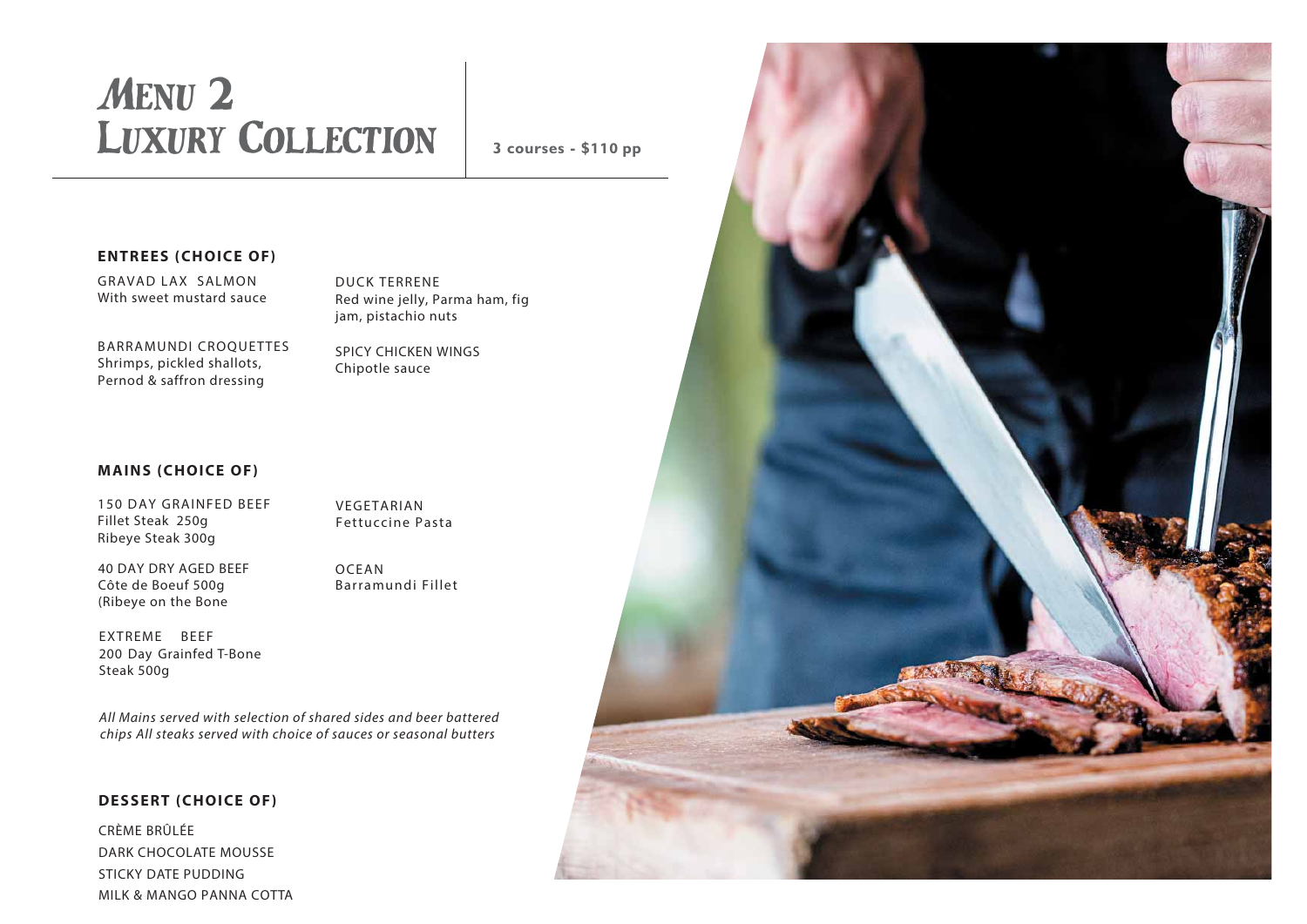

## Terms & **CONDITIONS**

#### CONFIRMATION

A Credit Card Authorisation Form is required to be completed for all bookings 10 guests and over. Your booking cannot be confirmed until these details are provided. Once these details are received, your credit card will be charged a non-refundable fee of \$15 per person based off the number of people in the booking (this deposit will be deducted from the total bill on the day of the function). In the event of a cancellation or reduction in numbers within 48 hours of the event, or a no show for the function, the credit card provided will be charged at \$50.00 per person.

#### ARRIVAL TIME

Please be aware that if members of the event arrive late, that there may be delays in ordering should the restaurant be busy with other bookings. Food orders must be in the kitchen no later than 20 minutes from original booking time to ensure smooth service. Lateness by some members of your party may also result in the punctual guests ordering prior to their arrival.

#### CREDIT CARDS

Your credit card details will be held securely by A Hereford Beefstouw until after the event. In the event property of the restaurant is damaged or destroyed as a result of your behaviour, or that of your guests during the function, A Hereford Beefstouw may charge your credit card an amount to cover this loss or damage.Similarly, if any account is left unpaid, we will charge any arrears to your credit card. We will notify you in the event we have charged an additional amount to your card. Your credit card details will be securely destroyed no later than 7 days after the date of the function. A Hereford Beefstouw is committed to ensuring any personal information such as credit card details, are held in compliance with the Privacy Act 1988.